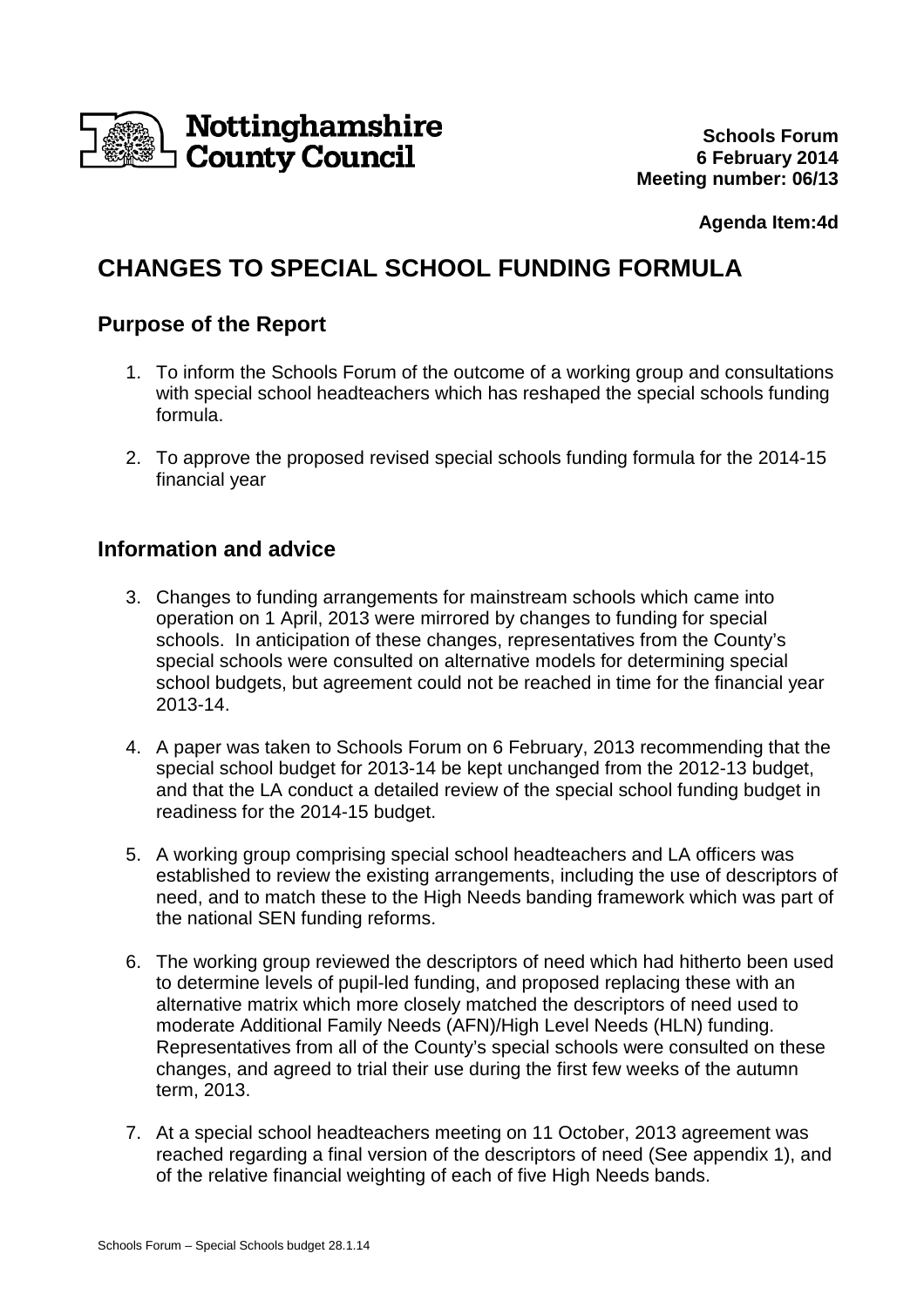- 8. On 6 December, 2013 all the special schools were involved in a moderation event which:
	- matched the entire population of special school pupils to the revised High Needs bandings;
	- reached agreement on the application of school setting factors to take account of the additional financial demands of operating a school on split site, of staffing a small school, and of staffing 'satellite' provision; and
	- reached agreement on the data which the LA would use to commission numbers of places for each special school, with the total number of commissioned places remaining the same as for 2013-14, at 903.
- 9. Further agreement was reached on aspects of the funding process, including:
	- If there is pupil movement between Nottinghamshire special schools during the year, top-up funding will transfer with the pupil from one month after the date of the transfer, and until the end of the financial year in which the transfer takes place.
	- that no central contingency will be retained by the LA to provide in-year additional funding where it is agreed that a pupil's needs have changed and that their needs are better matched to a higher banding. The expectation is that a school would be required to continue to meet the child's needs from within their existing budget.
	- That the Education, Health & Care (EHC) plan process will determine what is the best match of a child's identified needs to the high needs bandings prior to the child joining the school's roll. Usually it is expected that an EHC Plan will be in place prior to the admission to a special school.
	- That where a school has vacant commissioned places, a pupil will be admitted without any top-up funding; where the placement takes the school above its commissioned places, and where the only alternative would have been placing the child in another local authority or out-country placement, funds will be vired from the LA out-county budget to provide the full cost of the placement until the end of the financial year in which the transfer takes place.
- 10. Half-termly admission planning meetings will take place in each school with the school's link EHC coordinator and link Senior Eucational Psychologist (Senior EP). This will be the forum for:
	- confirming the names and numbers of pupils on roll at that date the EHC coordinator will bring that information back to County Hall, and the information will be used each year to inform future place commissioning
	- considering any proposed changes to a pupil's high needs banding. If the EHC coordinator and link Senior EP are satisfied that there is evidence to justify any proposed change to the high needs matching, this can be agreed; if necessary, the case will be shared with another special school headteacher for further moderation before a decision is reached.
- 11. On an annual basis, all special school headteachers will meet to moderate any changes to pupil high needs bandings which have occured during the preceeding year. The data from this meeting, together with data on pupil numbers over the year will be used to set the following years budget.